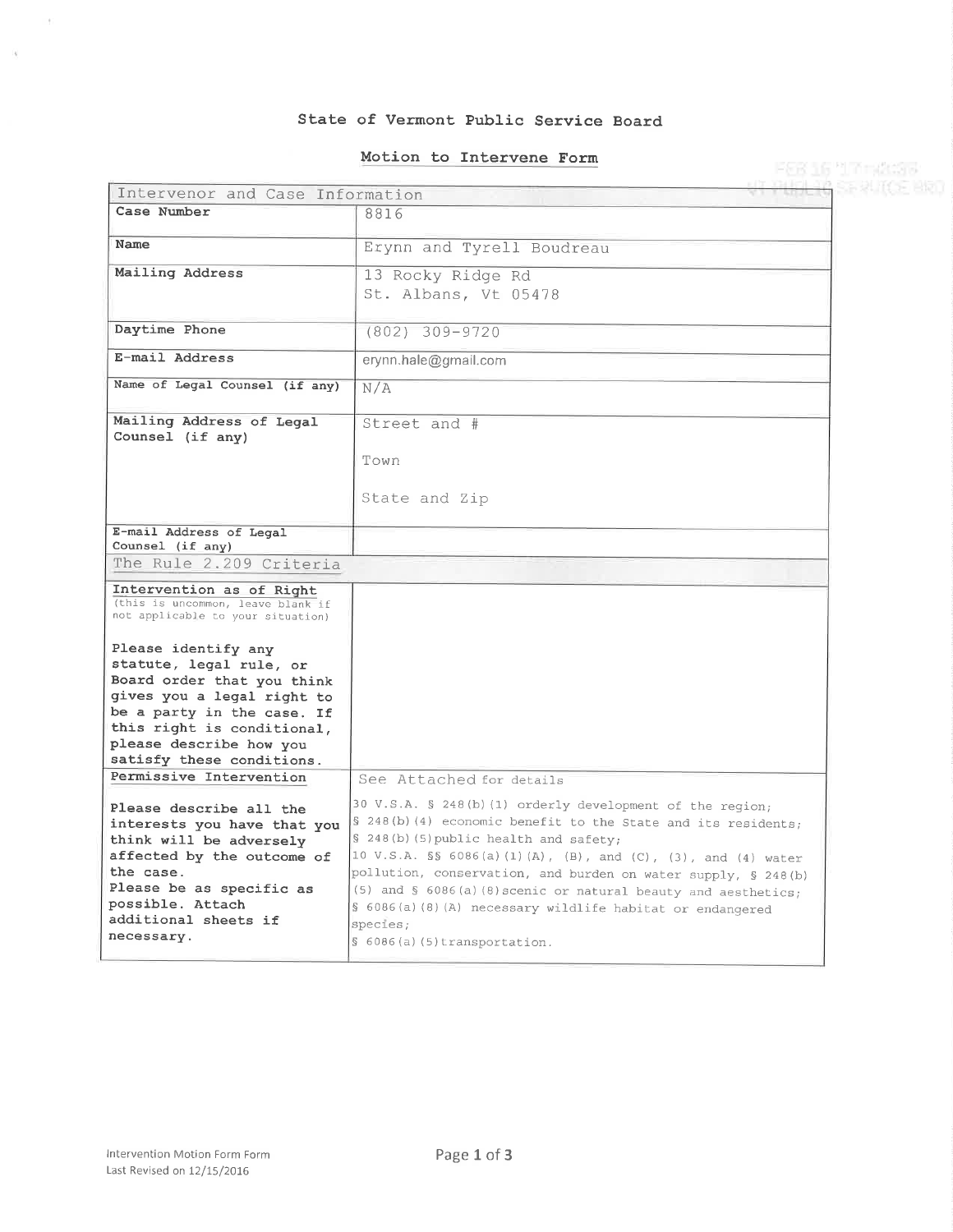| Please state whether there are<br>other ways to protect your<br>interest(s) besides as a party<br>participating in this<br>proceeding. If there is no other<br>way for you to protect your<br>interests, please state this<br>fact. Please also explain<br>whether there is already a party<br>in the case who has the same or<br>similar interest(s) to be<br>protected in the case. | There is no other way for me to protect my<br>interests. |  |  |
|---------------------------------------------------------------------------------------------------------------------------------------------------------------------------------------------------------------------------------------------------------------------------------------------------------------------------------------------------------------------------------------|----------------------------------------------------------|--|--|
| Certification This section may be completed by the intervenor or a duly authorized representative.                                                                                                                                                                                                                                                                                    |                                                          |  |  |
| I certify that the information provided on this form is true and accurate to the<br>best of my knowledge.                                                                                                                                                                                                                                                                             |                                                          |  |  |
| Print Name Brynn and Tyrell Boudreau                                                                                                                                                                                                                                                                                                                                                  |                                                          |  |  |
| Erym Boudreau Feb. 16, 2017<br>Signature                                                                                                                                                                                                                                                                                                                                              |                                                          |  |  |

 $\chi$ 

 $\beta$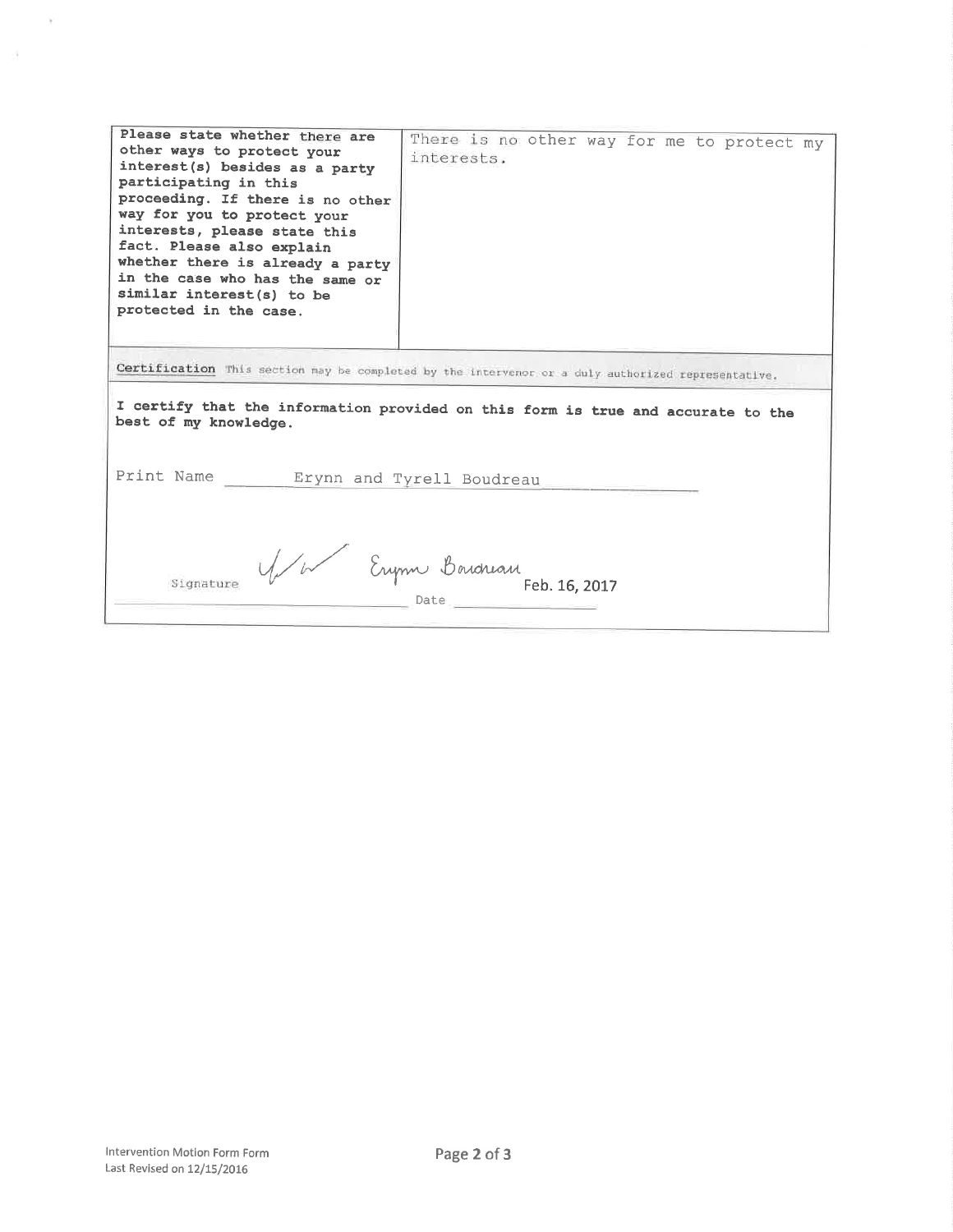## State of Vermont Public Service Board

Petition of Swanton Wind, LLC for a Certificate of Public Good, pursuant to 30 V.S.A 248, for the construction of an up to 20 MW wind-powered electric generation plant to be located in Swanton, VT

Docket No. 8816

## MOTION TO INTERVENE OF

#### TYRELL AND ERYNN BOUDREAU

Now come Tyrell and Erynn Boudreau and move to intervene ín the matter referenced above pursuant to Public Service Board Rule 2.209(B).

- 1. Tyrell and Erynn Boudreau are adjoining property owners who have substantial, particularized interests protected by Section 248 and incorporated criteria of Act 250 which may be affected by the outcome of this matter.
- 2. Tyrell and Erynn Boudreau live at 13 Rocky Ridge Swanton, VT 0548g.

Myself, my husband and two sons, live at 13 Rocky Ridge. Our property and the proposed development property adjoin. The turbines would be very visible and audible from our home. We would be approximately 1900 - 2000 feet from the nearest turbine.

We have lived on Rocky Ridge since December 2013. My husband and I had looked at several property's when purchasing our first home and wanted it to be perfect. The first time we toured this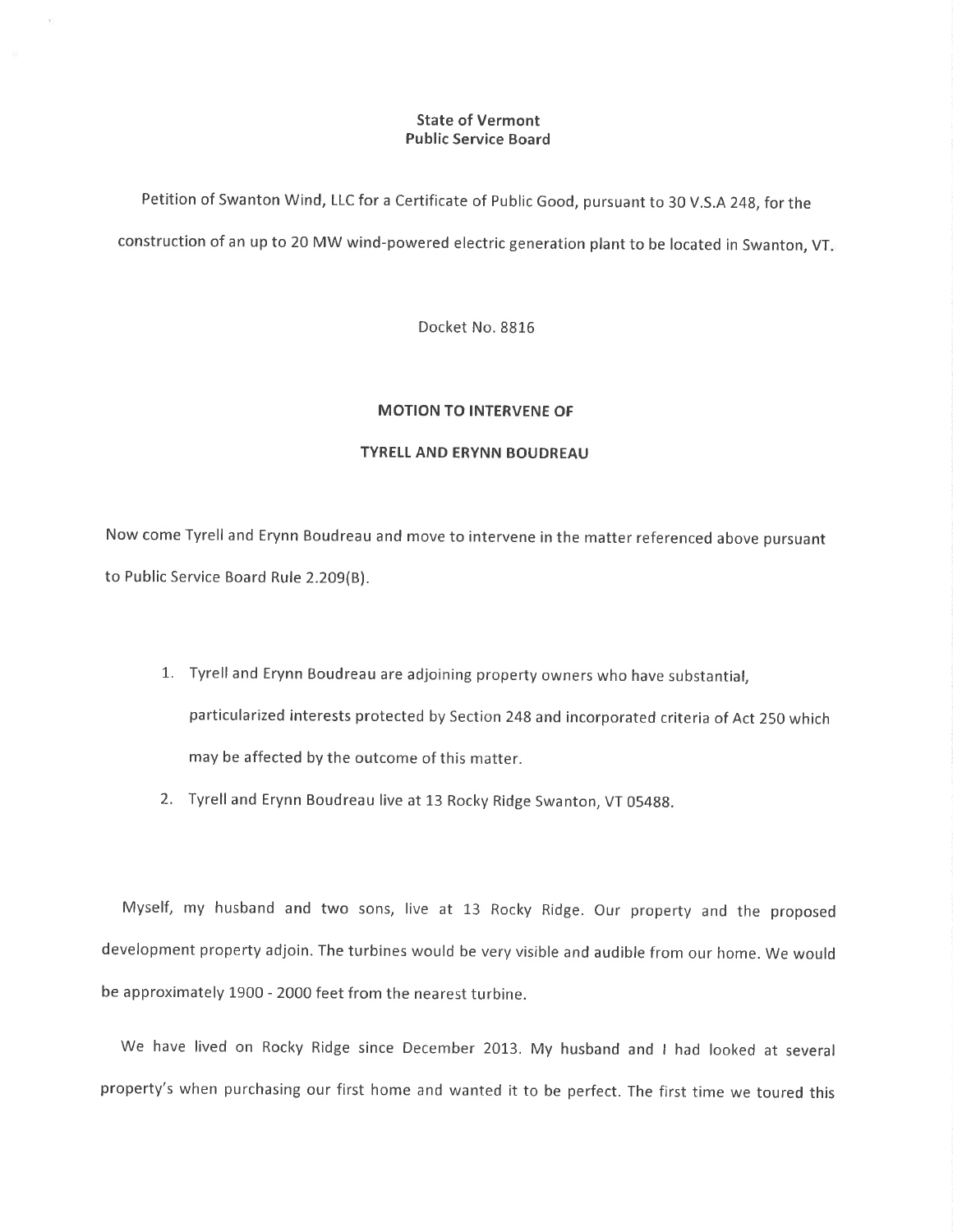new home, we fell in love with not only the house, but several other aspects. The location, quietness, wildlife and lots of land and trees for our children to explore. We, as a family, love to be outside, so this seemed like the perfect fit. We were also told when purchasing this land, that we would have access anytime we wanted, up on the ridge, to hike and enjoy the land. This once said privilege has since been taken away from us once the turbines were proposed. lf the turbines do go up, this would never be accessible to us again

3. My husband sometimes works second shift which requires him to sleep late into the morning. Our bedroom windows face the proposed site. The noise that would come from the turbines, would affect sleeping habits, not only during the day, but at night also. The shadow flicker would be a big problem for sleeping during the day, as the sun rises on the other side of the turbines, and the flicker would come right into our bedroom

My oldest son is 5 years old and he is very sensitive to sound. He has a history of ear infections and now has tubes in both his ears. The sound would be extremely disruptive to him and his ears

ln the summer, we love to garden as a family. We have a huge garden in the backyard and we are in the garden almost on a daily basis. The noise and shadow flicker would substantially affect our harmony outside

Turbines have been known to throw ice over 2000 feet. Our property line would be less than 2000 feet which causes concern for us and our neighbors, as well as our vehicles and even animals

We have bird feeders that we put out in our front lawn every spring. lt is one our children's favorite things to do is to feed the birds and go back in the house and watch on the couch by the windows for the birds to come. Construction of this project would disrupt several birds and our kids enjoyment.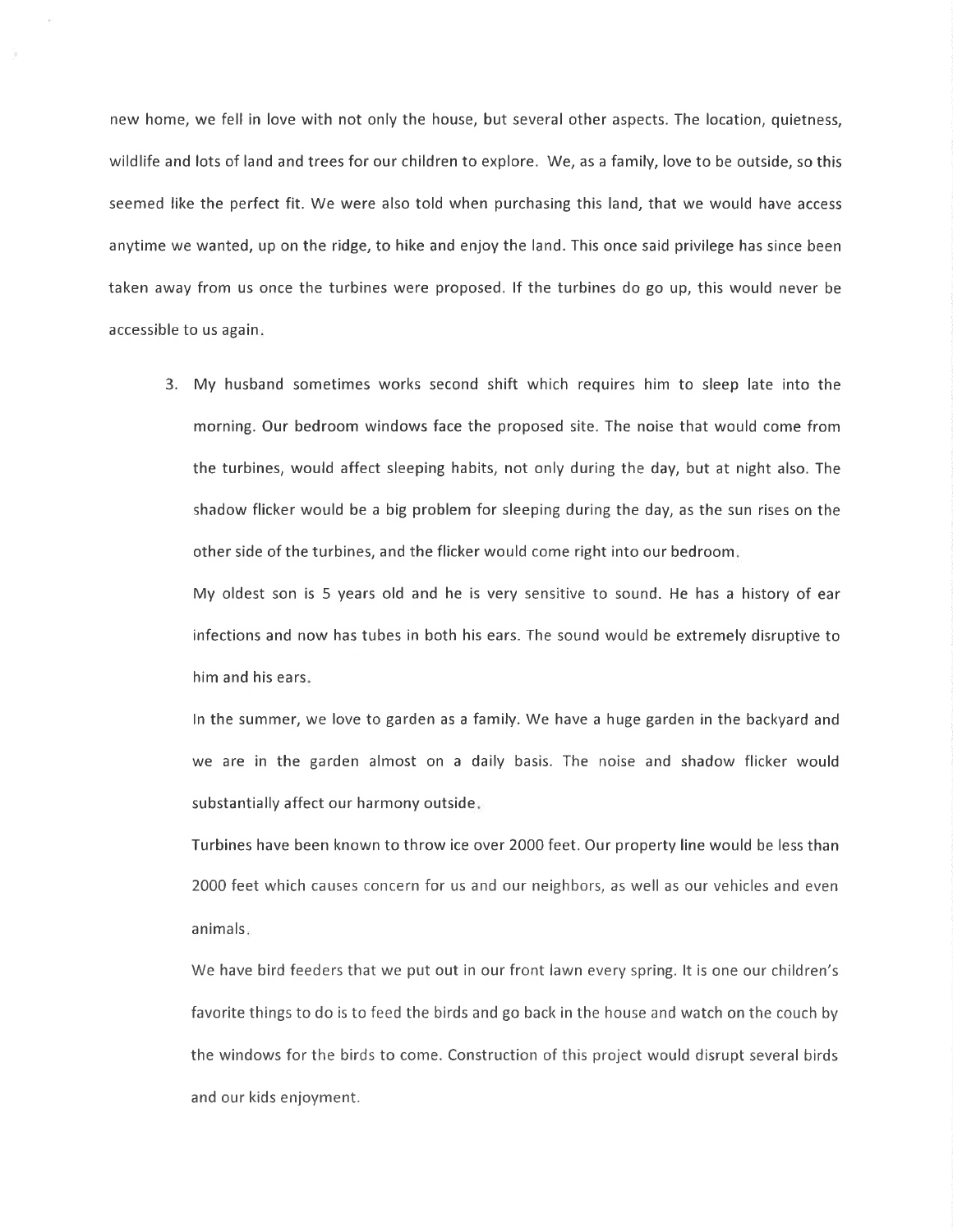The wildlife is plentiful on our land. Last summer, I saw two bobcats walk right through the back yard, across the road and up on to the ridge. We've seen turkey walk up and down the road and ínto the yard. There are also many deer that we have seen, and their tracks in the snow. The turbine project would deeply affect all the beautiful wildlife we see on a daily basis.

- 4. Our well and well water is of great concern. The blasting affect could greatly affect out water quality, reducing flow and or changing the flow. The fracturing of rock could seep down in to our soil and into our leach field and eventually into our water supply. Our septic tank is approximately 500 feet from our yard. lt gets pumped across the road. Therefore, this is a huge concern considering all the machinery and very heavy equipment that would be driving on top of it.
- 5. ln our town plan, it mentions lnterstate 89 as the main entrance from Canada into the United States. As it passes through, Rocky Ridge is very visible and eye-catching as traveler pass through. Construction of this project would take away this beauty and the reason why Vermont is called The Green Mountain State.
- 6. My husband's Grandparents had a camp on Fairfield pond until last summer. We would swim, boat and fish on the pond. Even after they moved, we still went to the public part of beach and have taken kayaks out on it and our kids have swam in it. Construction of this project would diminish the serenity of the pond. lt's such a lovely spot for a picnic or <sup>a</sup> canoe ride.
- (a) Another area of concern we have is for the substation. This substation site is proposed directly across the road from our home, approximately 500 feet away. How much power would be generated at this site and how would this affect my family? I do not want to wake up every morning, and look out my front windows and see a substation.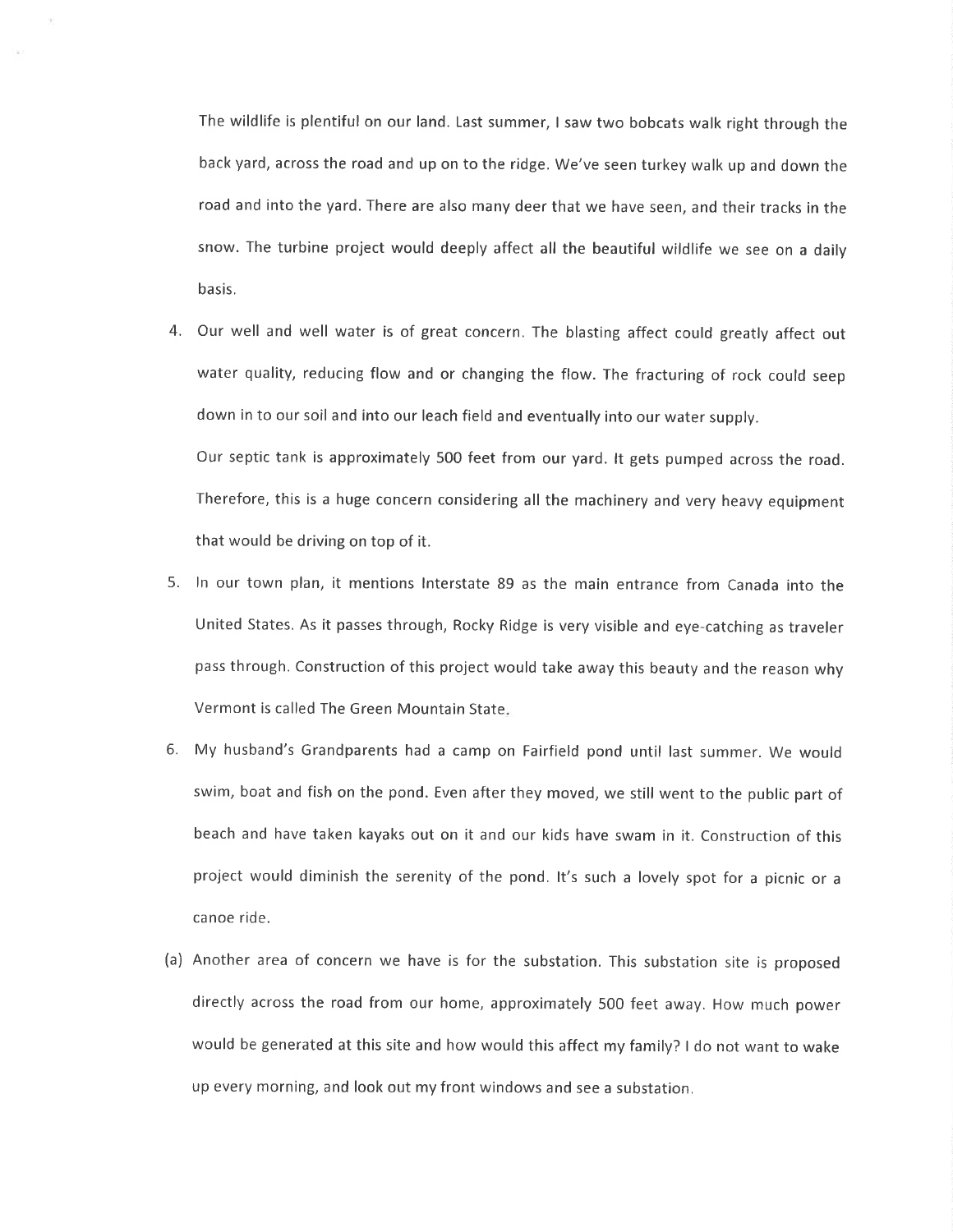- (b) There is a vibration concern with the blasting affect and also once they are up, they are known to cause ground vibration. Since we are less than 2000 feet away from the nearest turbine, my fear is this would absolutely affect us.
- (c) Since our home is directly located on the corner of the road, where the machinery and truck equipment would be driving, my children safety is of huge concern. They feel (as they should) comfortable to run around our yard; in the summer, you can find them riding their bikes up and down the road, going down to the neighbor's house to play with their children, picking berries in the woods and playing on their swing set. We live in such a quiet and safe area, we as parents are comfortable with them roaming. Construction of this project would not only diminish this feeling, but also place fear on me as lwould constantly be making sure they were far from the road. We also have two dogs that feel very comfortable roaming the yard and woods close to us, lwould have to take proper steps to make sure they would not get close to the road as the construction process would being
- (d) lt is a proven fact that our home value would significantly decrease due to the industrial turbines. As proven with Georgia Mountain, it is much harder to find buyers with all the problems that comes along with industrial sized turbines in such close proximity
- (e) When my husband and lwere at our home signing, it was then that we found out what the vacant land would turn into. The magnitude of the turbines was not expressed to us. These are industrial and would be the biggest in the state and the closest in proximity than any other project. Another option mentioned to us were a development to be built up on the ridge
- (f) Overall, this project is very poorly sited and we often do not get answers to our concerns. My hope for the future, is that there are laws, and town plans that have guidelines for better siting. Siting that is a certain distance from where people call home. We would be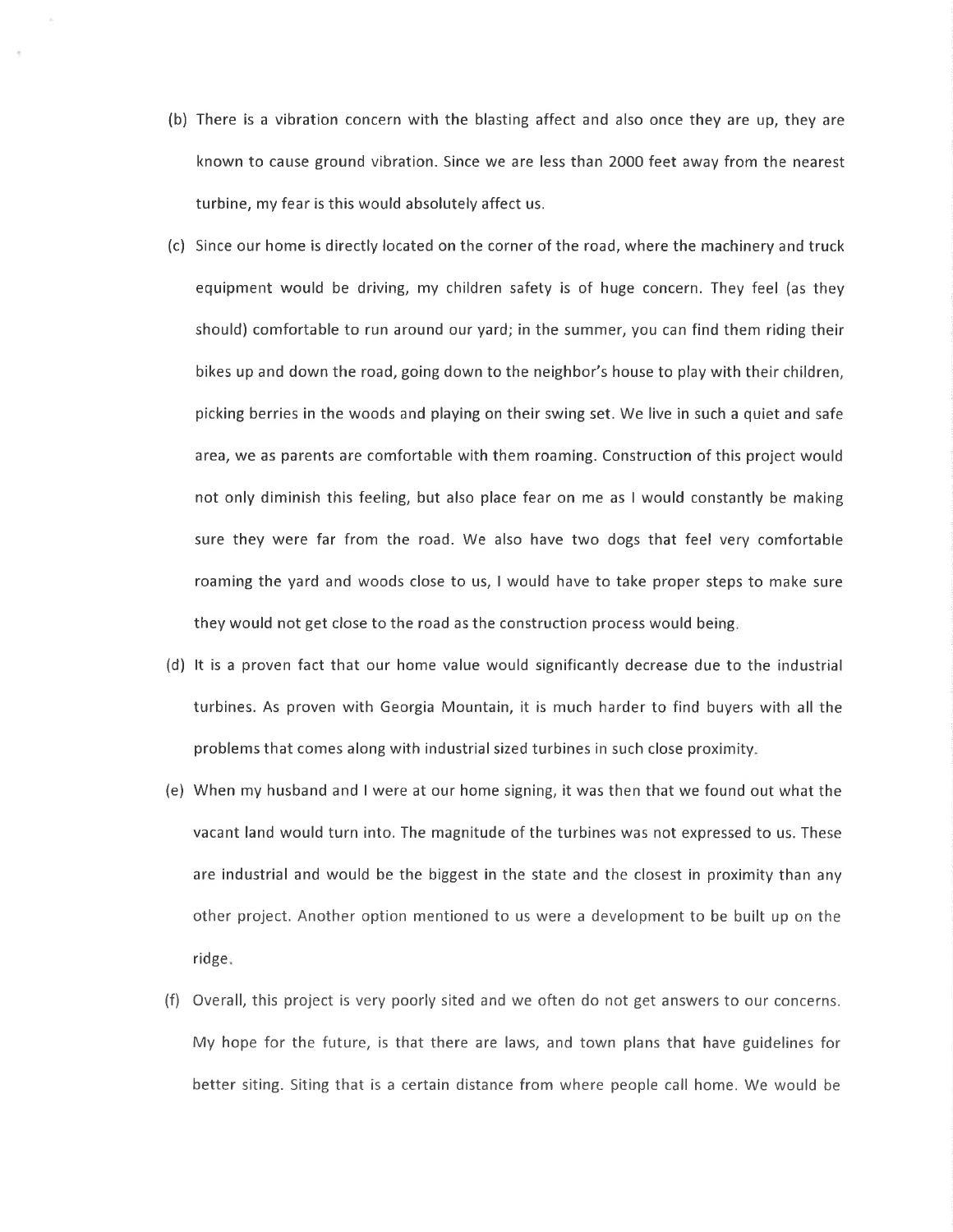devastated if this project went through and extremely saddened for the future of our children.

Wherefore, Tyrell and Erynn Boudreau pray we are permitted to participate in this Docket No.8816 as parties in accordance with PSB Rule 2.209 (B).

Dated this 3<sup>rd</sup> day of February, 2017

By:

 $\mathcal{Q}$ 

Imm Bowneau

Erynn Boudreau Tyrell Boudreau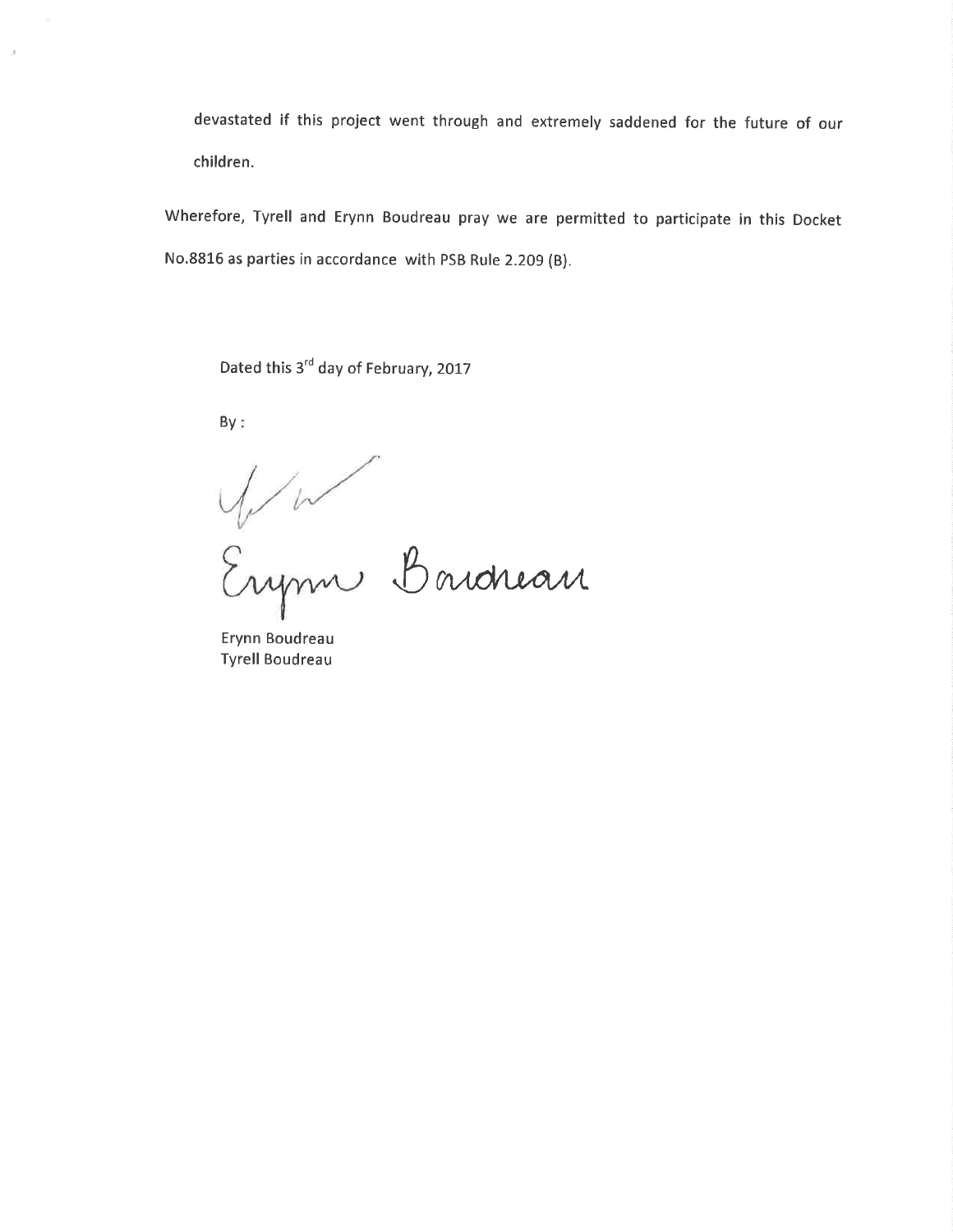# STATE OF VERMONT PUBLIC SERVICE BOARD

Docket No. 8816

Petition of Swanton Wind LLC for a certificate of public ) good, pursuant to 30 V.S.A. \$ 248, for the construction ) of an up to 20 MW wind-powered electric generation <br>plant powered by up to 7 wind turbines located along ) plant powered by up to 7 wind turbines located along <br>Rocky Ridge in Swanton, Vermont (1) Rocky Ridge in Swanton, Vermont )

# CERTIFICATE OF SERVICE

We, Brian and Penny Dubie, et.al., certify that on February 16, 2017, copies of the foregoing Notices of Appearance, and Motion to Intervenes of Brian and Penny Dubie, Jeanne Royer, Judith and Patrick Luneau, Karen and Leo McLaughlin, Sally and Bruce Collopy, Kaye and Frank B . Mehaffey, Jr., Terrance Smith, David A. Goodrich, Robert Perkins, Patricia Messier, Sarah & Ed Ferguson, Ian and Danielle Garrant, Curtis Swan and Sara Luneau-Swan, Dan and Nancy Dunne, Erynn & Tyrell Boudreau, Dennis Hendy and Diane Bell, Mary and Mark Bushey, Steve Woodward, Kenneth Fox, Michelle and Luc Deslandes, David Butterfield, Bradley Stott and Jennifer Belanger, Clark and Carol Palmer, Paula Pearsall, Greg Pierce and Paula Kane, Mark and Marianne Dubie, Marie and Gil Tremblay, Patricia Rainvílle and John Smith, Kevin and Dolores Nichols, Jessica Decker and Lance Desautels, Suzanne Seymour, Mary Hunter, Todd Poirier in the above-referenced matter, were served via First-Class U.S. Mail on the interested persons designated in the following Service List.

Respectfully submitted this 16<sup>th</sup> day of February, 2017.

By: Buan Dute Dibio

Brian Dubie Penny Dubie 770 McKenzie Road Fairfield, VT 05455 (802) 734-1877  $p$ ennydubie $a$ gmail.com